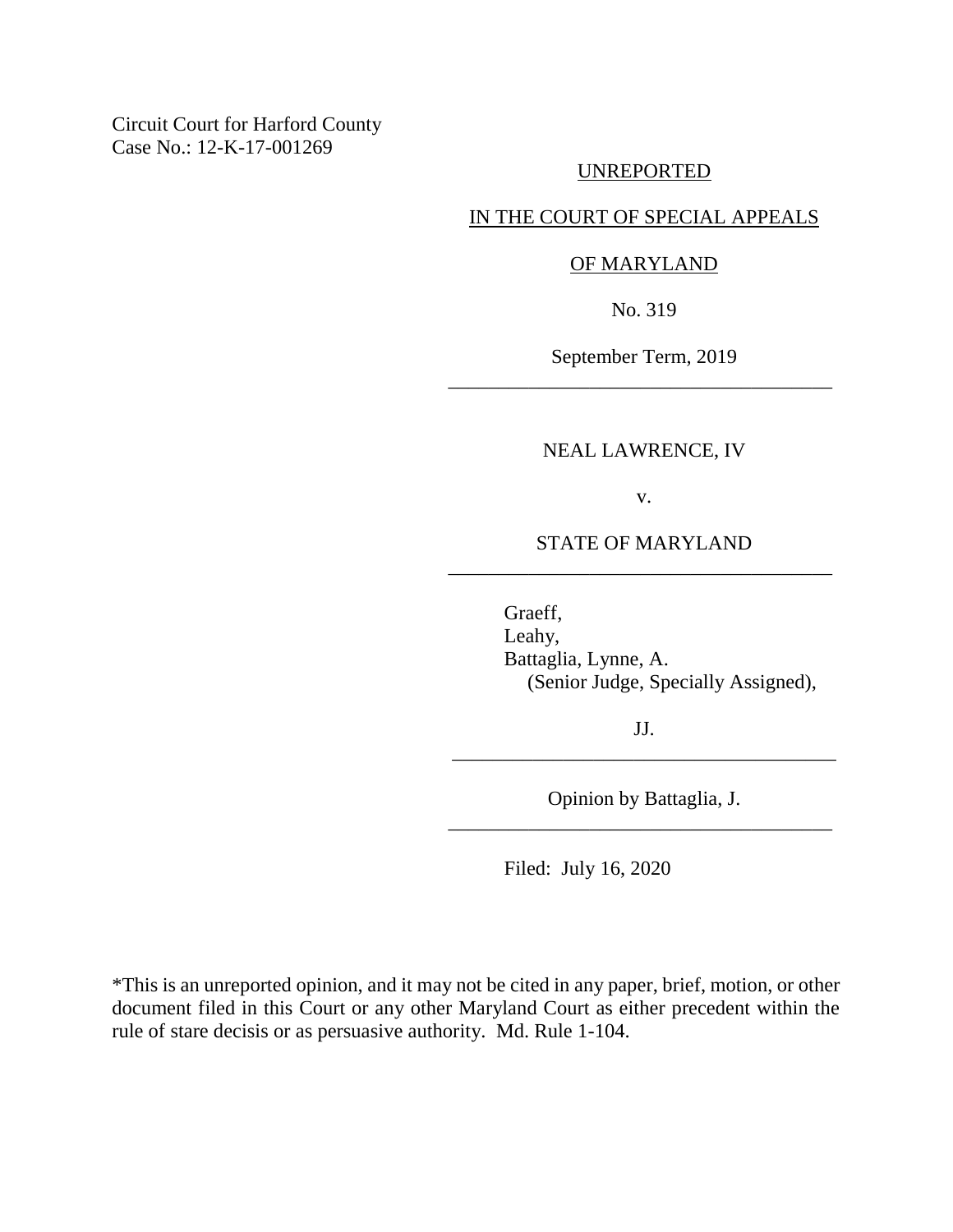Neal Lawrence, IV, the appellant herein, was convicted by a jury in the Circuit Court for Harford County of wearing, carrying, or transporting a handgun; possession of cocaine; driving a vehicle while under the influence of alcohol; and, driving a vehicle while impaired by a controlled dangerous substance, but acquitted of possession of a regulated firearm and possession of ammunition by a person disqualified from possessing either. The Honorable Kevin Mahoney of the Circuit Court for Harford County, thereafter, sentenced Lawrence to a total of 5 years' imprisonment with all but 2 years suspended.

Lawrence presents the following question for our review:

Did the lower court err in failing to instruct the jury, as requested, that Mr. Lawrence could not be convicted of carrying or transporting a handgun about his person absent knowledge of the presence of that weapon?

For the reasons set forth below, we shall answer Lawrence's question in the negative and shall affirm the judgment of the Circuit Court.

At trial, Trooper Nicholas Urbano of the Maryland State Police testified that, in the wee hours of July 29, 2017, he responded to the report of a Nissan Altima stopped on Route 152 in Harford County near Interstate 95 with an "unresponsive" individual in the driver's seat. As he approached the stopped car, he noticed that the driver's window was open. He then "tried to engage in a conversation with the driver" and "yell[ed] to see if he would wake up." When the individual did not respond, Trooper Urbano reached inside the car and "shook" the individual's shoulder and "gave him a sternum rub,"<sup>1</sup> but still received no

<sup>&</sup>lt;sup>1</sup> Trooper Urbano testified that a "sternum rub" is "where you use your knuckles and rub the sternum bone area between the breast. It is supposed to [cause] discomfort and it usually wakes whoever you're trying to wake up."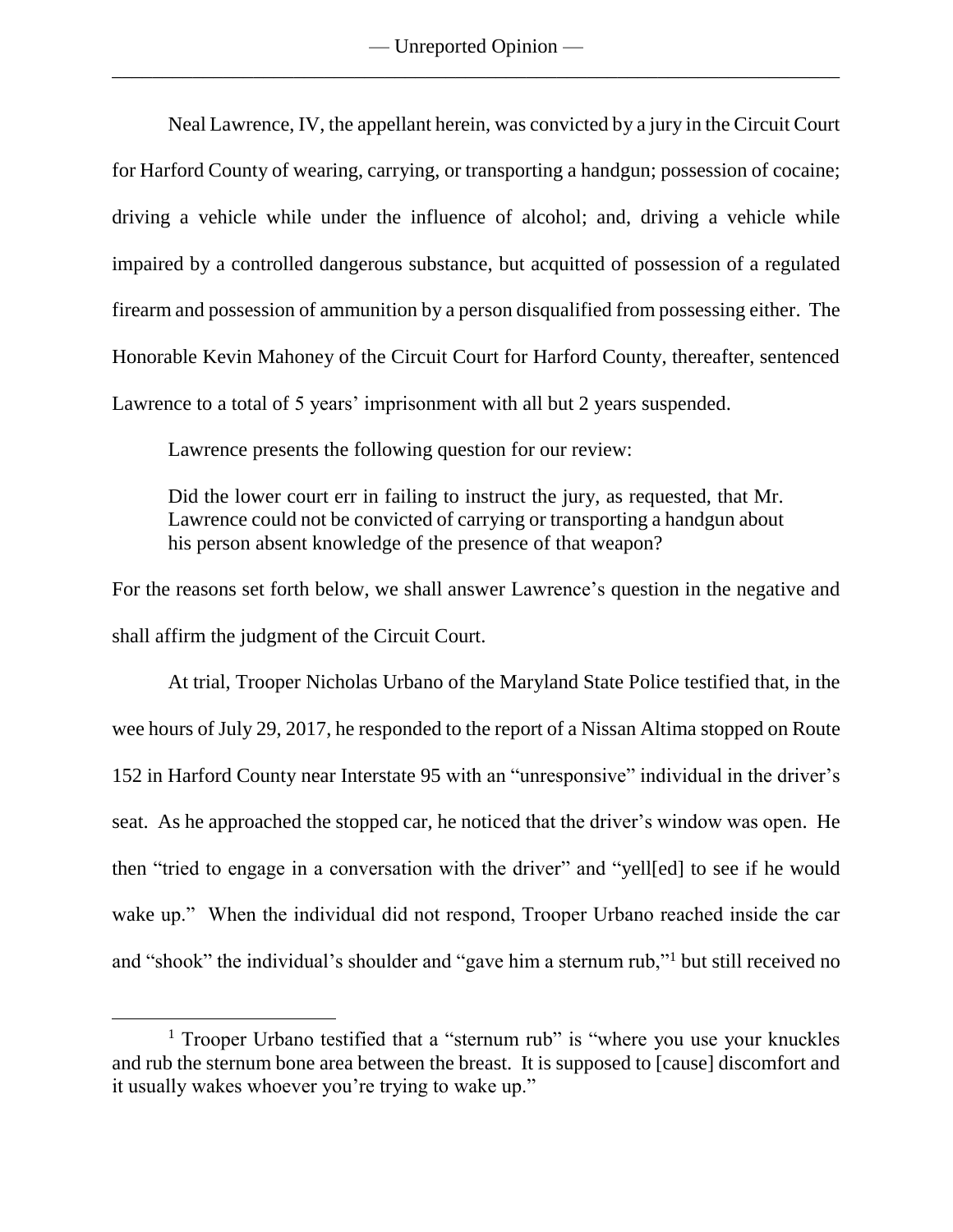response. Trooper Urbano testified that he then opened the car door, placed the car in park, and gave the individual, whom he identified at trial as Lawrence, a "second sternum rub," after which Lawrence started to wake up.

Trooper Urbano described that, "[r]ight as" Lawrence was waking up, he "observed what appeared to be the handle or back of a handle of a handgun . . . under the driver's seat kind of in between his legs in the center of the driver's seat but on the floorboard." The officer ordered Lawrence out of the car, assisted him in so doing, and placed him in handcuffs; he noted also the odor of alcohol as he patted Lawrence down for weapons. Lawrence informed the officer that he had been traveling from his home in Baltimore to his girlfriend's home in Edgewood.

Trooper Urbano testified that, after he "separated" a "lethargic" Lawrence from the Nissan, he then "went back to the vehicle and secured the handgun that was under the driver's seat on the floorboard." He removed the magazine from the handgun and saw four bullets therein. The officer placed Lawrence under arrest and took him to the State Police Barracks in Bel Air.

At the Barracks, Trooper Urbano conducted another search of Lawrence and found what he suspected to be "crack cocaine rocks inside one of [his] socks." Lawrence then agreed to a sobriety test, after which the officer concluded that Lawrence was under the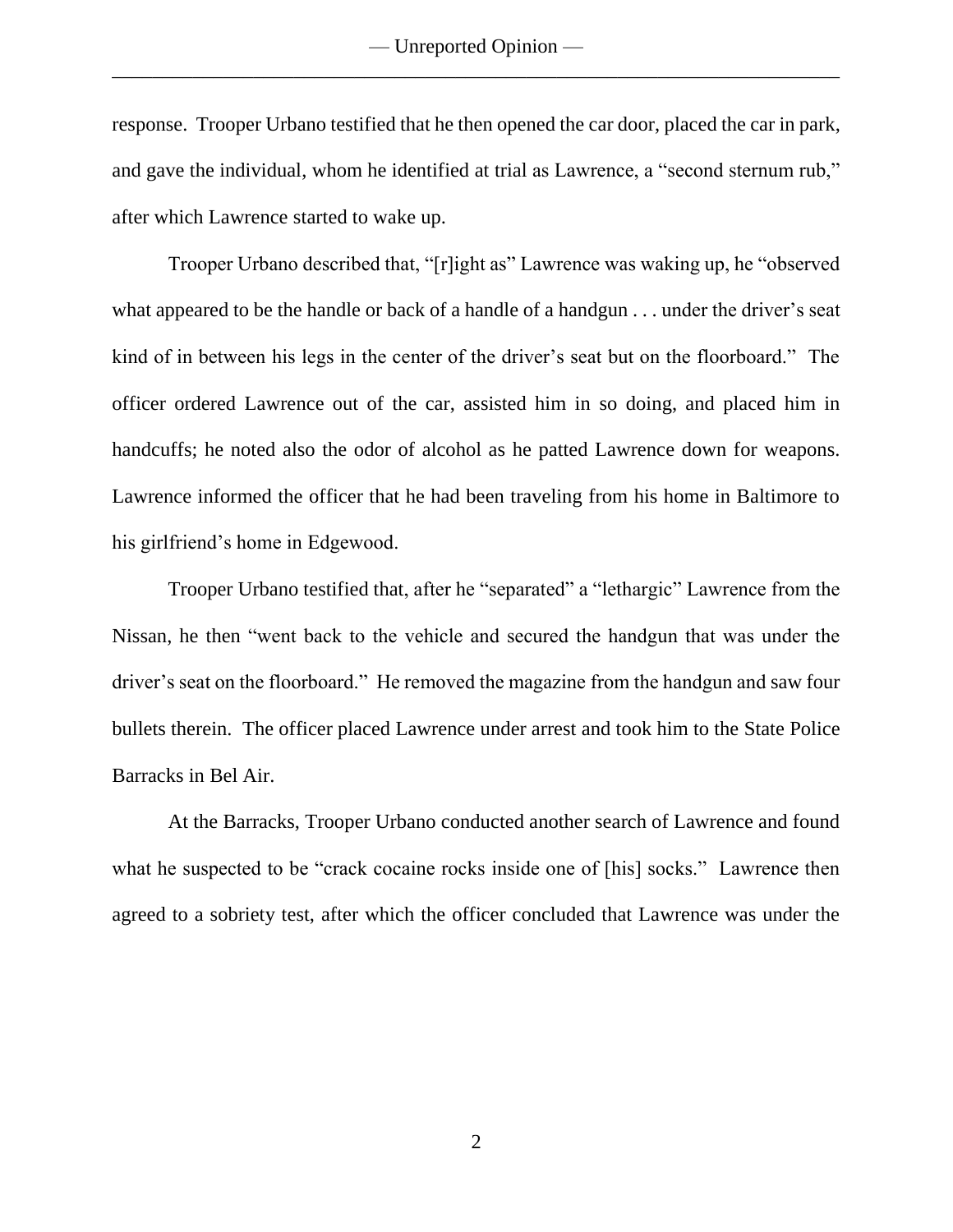influence of alcohol.<sup>2</sup> After having waived his *Miranda* rights,<sup>3</sup> Lawrence admitted that he had smoked "crack" at 1:00 a.m. that morning. When asked about the handgun Trooper Urbano found in the car, Lawrence "denied knowing anything about" it.

Trooper Urbano testified that, at the time of the stop, he conducted a "NCIC"<sup>4</sup> search, in which he was able to see "all the MVA records," the results of which indicated that Lawrence owned the Nissan. On cross-examination, defense counsel presented Trooper Urbano with the "temporary registration card" from the time of the stop and a "permanent registration" card for the Nissan, both of which indicated that another individual owned the car.

The State charged Lawrence with possession of ammunition by a disqualified person; possession of a regulated firearm by a disqualified person; wearing, carrying, or transporting a handgun; possession of cocaine; driving under the influence of alcohol; and, driving while impaired by a controlled dangerous substance. With respect to the wearing, carrying, or transporting a handgun, the statute prohibiting such is Section 4-203 of the Criminal Law Article, which provides, in part:

<sup>&</sup>lt;sup>2</sup> Later that morning, while in custody, police officers administered to Lawrence an intoximeter test after which he registered a blood alcohol level of .13 percent. "An intoximeter is '[a] non-portable instrument for measuring the alcohol content of a person's breath, especially in cases of suspected drunken driving, usually sited at a police station.'" *Motor Vehicle Admin. v. Smith*, 458 Md. 677, 683 n.5 (2018) (internal citation omitted).

<sup>3</sup> *Miranda v. Arizona*, 384 U.S. 436, 86 S. Ct. 1602, 16 L.Ed.2d 694 (1966).

<sup>&</sup>lt;sup>4</sup> "NCIC" refers to the "National Crime Information Center," a computer system "through which licenses, vehicle registrations, and outstanding warrants are checked[.]" *Byndloss v. State*, 391 Md. 462, 469 (2006).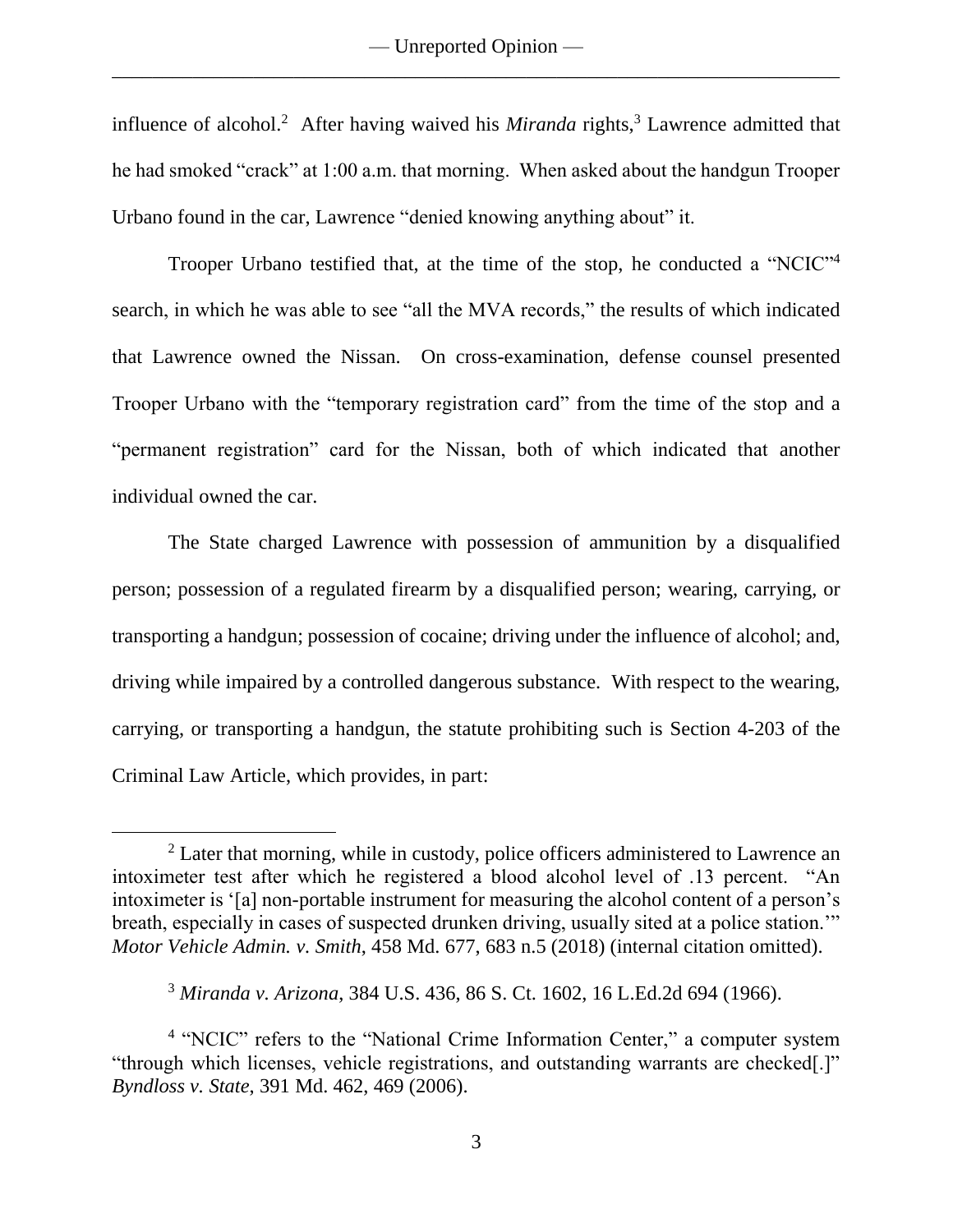(a) Prohibited. – Except as provided in subsection (b) of this section, a person may not:

(i) wear, carry, or transport a handgun, whether concealed or open, on or about the person;

(ii) wear, carry, or knowingly transport a handgun, whether concealed or open, in a vehicle traveling on a road or parking lot generally used by the public, highway, waterway, or airway of the State;

(iii) violate item (i) or (ii) of this paragraph while on public school or property in the State; or

(iv) violate item (i) or (ii) of this paragraph with the deliberate purpose of injuring or killing another person.

(2) There is a rebuttable presumption that a person who transports a handgun under paragraph (1)(ii) of this subsection transports the handgun knowingly.

(b) Exceptions. – This section does not prohibit:

(1) the wearing, carrying, or transporting of a handgun by a person who is on active assignment engaged in law enforcement, is authorized at the time and under the circumstances to wear, carry, or transport the handgun as part of the person's official equipment, and is:

(i) a law enforcement official of the United States, the State, or a county or city of the State;

(ii) a member of the armed forces of the United States or of the National Guard on duty or traveling to or from duty;

(iii) a law enforcement official of another state or subdivision of another state temporarily in the State on official business;

(iv) a correctional officer or warden of a correctional facility in the State;

(v) a sheriff or full-time assistant or deputy sheriff of the State; or

(vi) a temporary or part-time sheriff's deputy;

(2) the wearing, carrying, or transporting of a handgun by a person to whom a permit to wear, carry, or transport the handgun has been issued under Title 5, Subtitle 3 of the Public Safety Article;

(3) the carrying of a handgun on the person or in a vehicle while the person is transporting the handgun to or from the place of legal purchase or sale, or to or from a bona fide repair shop, or between bona fide residences of the person, or between the bona fide residence and place of business of the person, if the business is operated and owned substantially by the person if each handgun is unloaded and carried in an enclosed case or an enclosed holster;

(4) the wearing, carrying, or transporting by a person of a handgun used in connection with an organized military activity, a target shoot, formal or informal target practice, sport shooting event, hunting, a Department of Natural Resources-sponsored firearms and hunter safety class, trapping, or a dog obedience training class or show, while the person is engaged in, on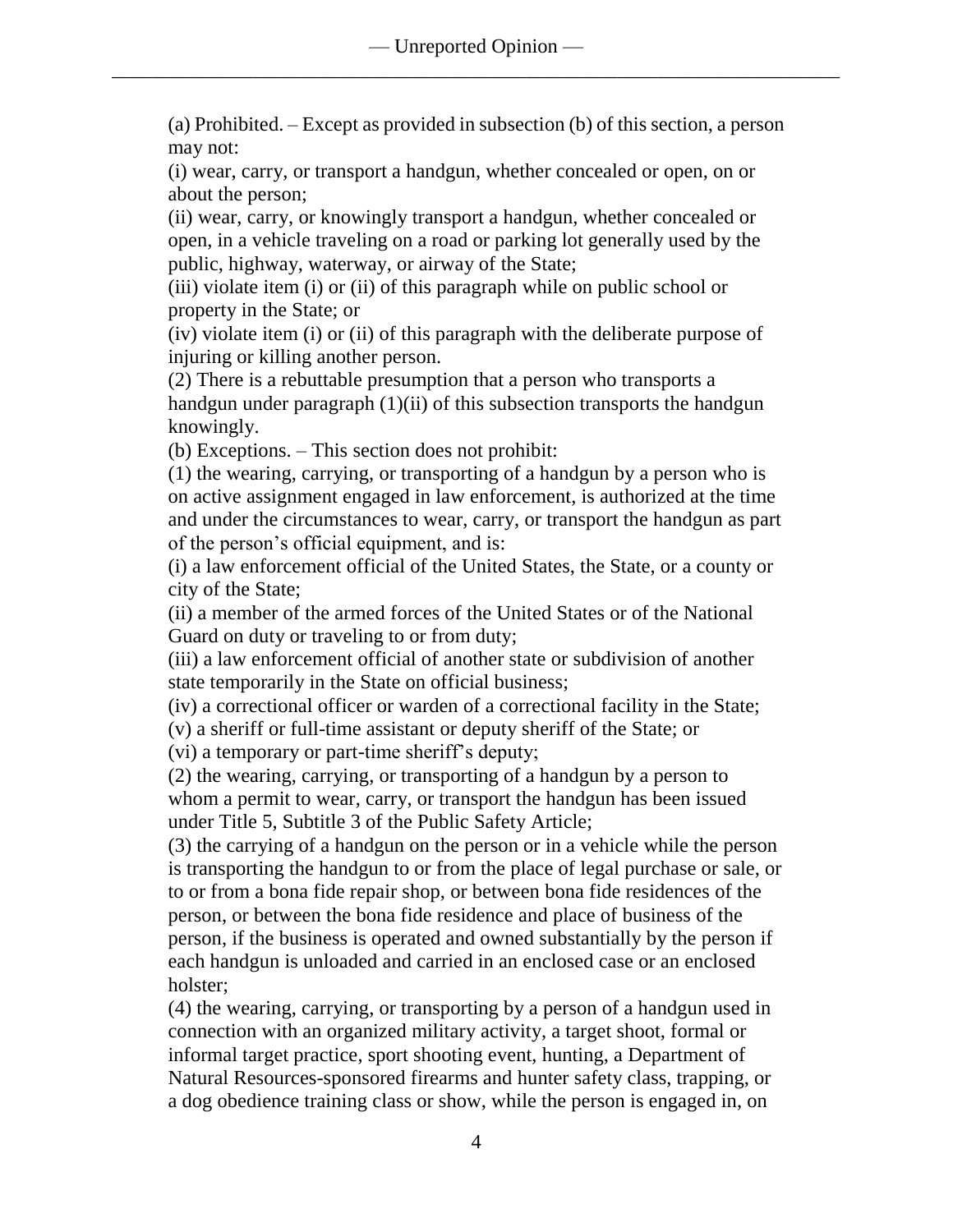the way to, or returning from that activity if each handgun is unloaded and carried in an enclosed case or an enclosed holster;

(5) the moving by a bona fide fun collector of part or all of the collector's gun collection from place to place for public or private exhibition if each handgun is unloaded and carried in an enclosed case or an enclosed holster; (6) the wearing, carrying, or transporting of a handgun by a person on real estate that the person owns or leases or where the person resides or within the confines of a business establishment that the person owns or leases; (7) the wearing, carrying, or transporting of a handgun by a supervisory employee:

(i) in the course of employment;

(ii) within the confines of the business establishment in which the supervisory employee is employed; and

(iii) when so authorized by the owner or manager of the business establishment.

(8) the carrying or transporting of a signal pistol or other visual distress signal approved by the United States Coast Guard in a vessel on the waterways of the State or, if the signal pistol or other visual distress signal is unloaded and carried in an enclosed case, in a vehicle; or

(9) the wearing, carrying, or transporting of a handgun by a person who is carrying a court order requiring the surrender of the handgun, if:

(i) the handgun is unloaded;

(ii) the person has notified the law enforcement unit, barracks, or station that the handgun is being transported in accordance with the court order; and

(iii) the person transports the handgun directly to the law enforcement unit, barracks, or station.

Maryland Code (1957, 2012 Repl. Vol.).<sup>5</sup>

<sup>&</sup>lt;sup>5</sup> In 2018, after the conduct in issue occurred, the statute was amended to include a fifth offense. Section  $4-203(a)(1)(v)$  of the Criminal Law Article, Maryland Code (1957, 2012 Repl. Vol., 2019 Supp.) added that a person "may not" "violate item (i) or (ii) of this paragraph with a handgun loaded with ammunition." This provision is not in issue here.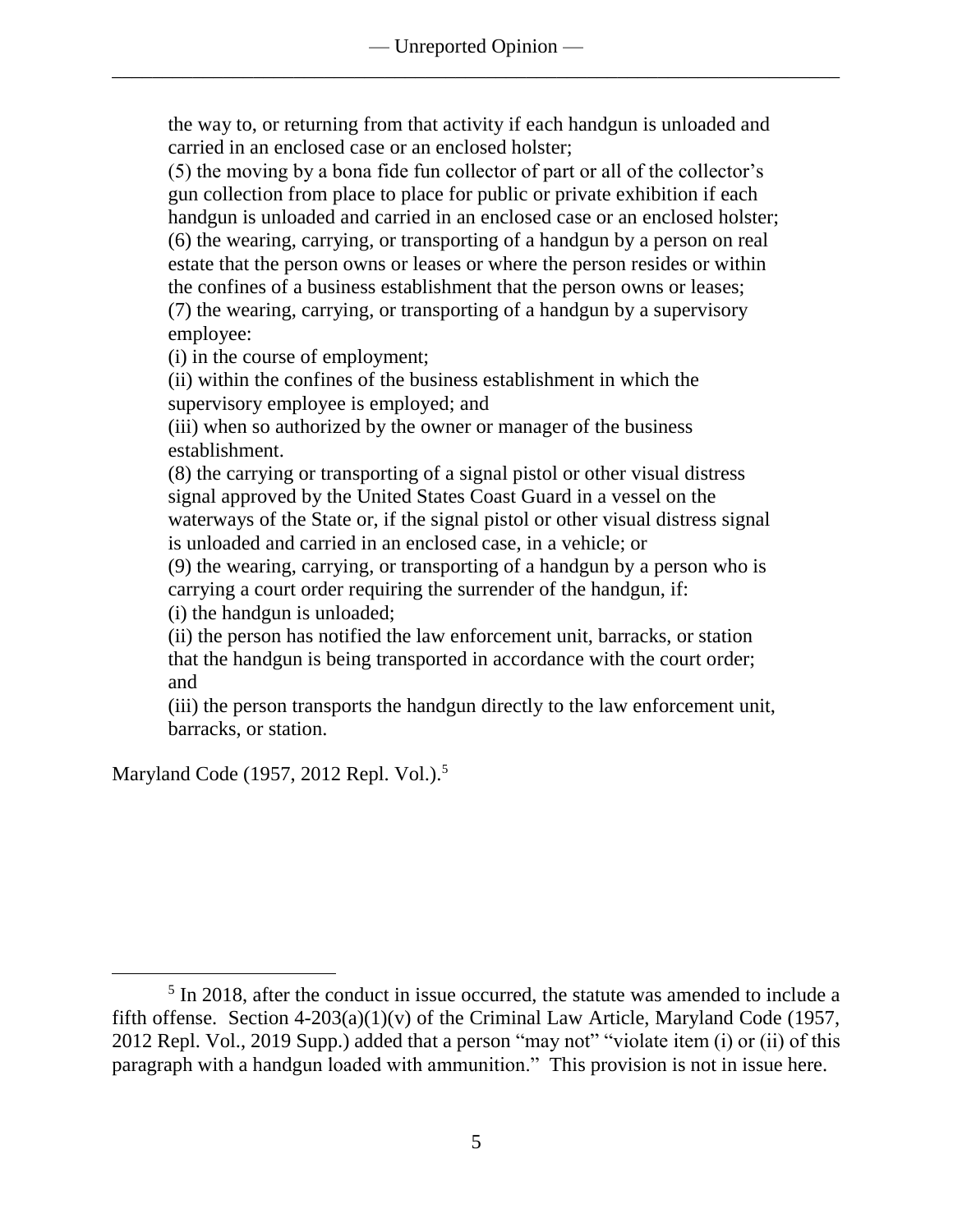— Unreported Opinion — \_\_\_\_\_\_\_\_\_\_\_\_\_\_\_\_\_\_\_\_\_\_\_\_\_\_\_\_\_\_\_\_\_\_\_\_\_\_\_\_\_\_\_\_\_\_\_\_\_\_\_\_\_\_\_\_\_\_\_\_\_\_\_\_\_\_\_\_\_\_\_\_

At the close of evidence, but before the jury was instructed, Lawrence's counsel

objected to the instruction requested by the State relating to the wearing, carrying, or

transporting of a handgun charge, the pattern jury instruction, $<sup>6</sup>$  which provided:</sup>

The defendant is charged with the crime of carrying [or] transporting a handgun upon their person. In order to convict the defendant, the State must prove: (1) That the defendant, wore, carried, or transported a handgun that was within his reach and available for his immediate use.

A handgun is a pistol, revolver, or other firearm, capable of being concealed on or about the person, and which is designed to fire a bullet by the explosion of gunpowder.[7]

Counsel argued that the trial judge should include a knowledge requirement:

There doesn't seem to be any requirement for the person to even know they have the firearm on their person. When I say on the person, it doesn't have to be on the person. It can be apparently transported somewhere in a vehicle and under the definition still be technically on your person. So, I guess you could have a gun in your car or someone could secret a small gun in your jacket and you could be convicted without any knowledge at all merely because the gun, in fact, was there without any scienter or mens rea on your part of criminal intent.

The gun in this case is a regulated firearm. . . . To have that firearm it has to be knowingly possessed. There is a definition for possessed, which the possession is similar to that in the other instruction of being within your

<sup>6</sup> Maryland Criminal Pattern Jury Instruction 4:35.2 provides:

 $\overline{a}$ 

The defendant is charged with the crime of carrying a handgun. In order to convict the defendant, the State must prove: that the defendant wore, carried, or transported a handgun that was within his reach and available for his immediate use.

A handgun is a pistol, revolver, or other firearm, capable of being concealed on or about the person, and which is designed to fire a bullet by the explosion of gunpowder.

(2d ed., 2018 Supp.). The current pattern instruction is the same as it was at the time of Lawrence's trial.

 $<sup>7</sup>$  The parties stipulated that the handgun found in the car was operable.</sup>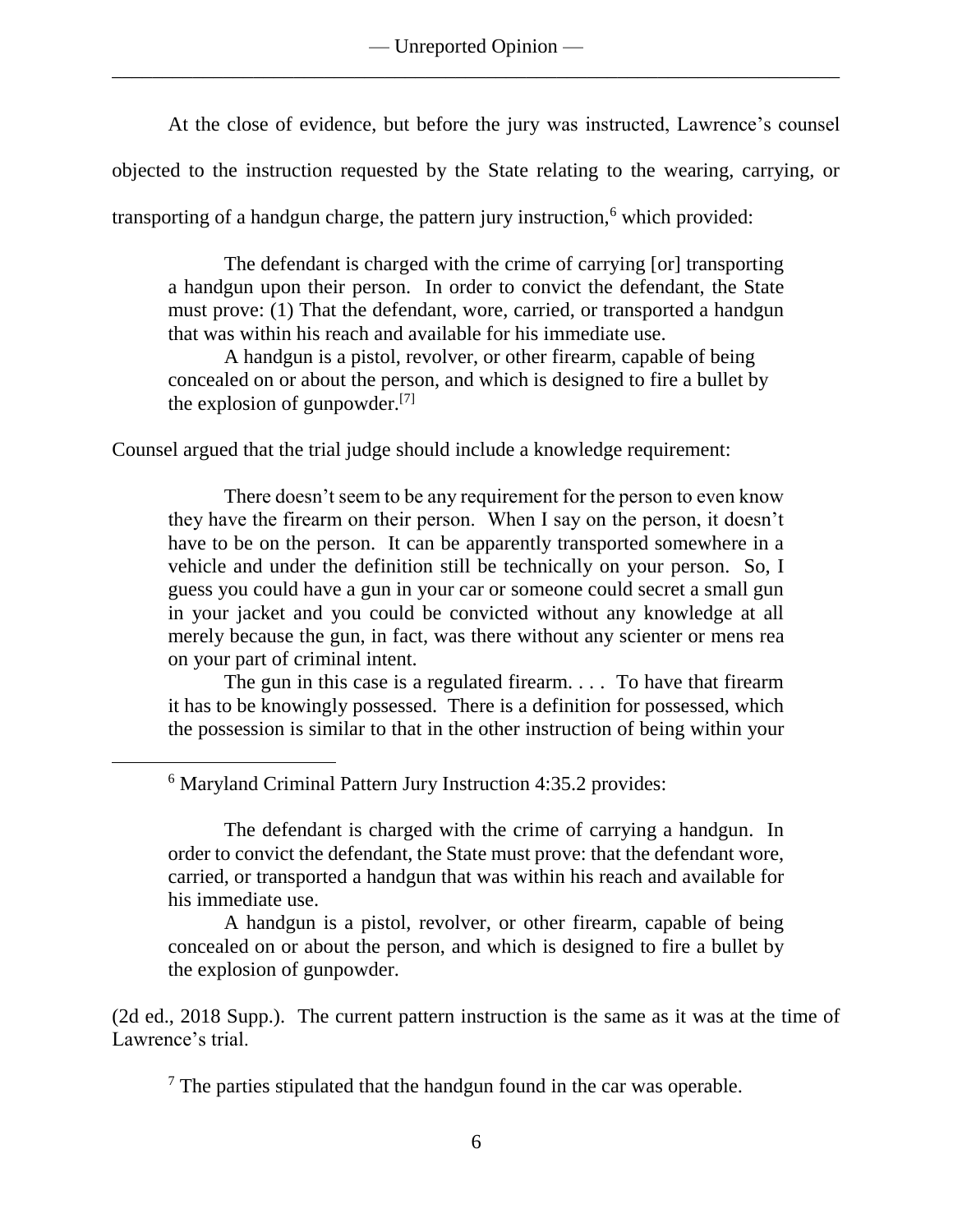reach or grasp. So, you have a regulated firearm, you have to have knowledge, but if that same regulated firearm is in your car arguably you don't have to have knowledge, which makes no sense.

Additionally, there are bullets in the firearm and under the definition of ammunition it again indicates that you have to have knowledge and possess it. So, you can have a firearm in your car that you don't know about, you can't be convicted on the bullets in the firearm because there you have to have knowledge . . . but seemingly you could be convicted on a [firearm] which is . . . in your car that you don't know about under the definition, which makes no sense.

So, that is my objection. I just don't think the instruction could possibly be correct.

Judge Mahoney overruled the objection.

THE COURT: I understand.... [I]f we were talking about a situation where we were trying to craft an instruction that did not or was not addressed in the pattern, I think we would have to spend a little bit more time on this.

But when we have a pattern instruction, I am generally not going to deviate from that pattern absent there being some compelling argument particularly citing case law which would support such a position. I believe you indicated when we were back in chambers that you were not aware of any case law on point that would address the issue.

[DEFENSE COUNSEL]: No.

THE COURT: So, since we are dealing with a pattern jury instruction, I'm not going to edit[] that in any way, shape or form. Whether that is an issue that should be addressed by the legislature, I'll leave that to somebody else to decide, but it seems to me it is creating a distinction between a general intent and a specific intent crime.

[DEFENSE COUNSEL]: But in both instances you have an intent. I'm saying you can't have an intent when you have no knowledge. But I understand the Court's position.

Judge Mahoney, at the hearing on Lawrence's motion for a new trial, which he also denied,

further explained why he rejected the addition of a scienter requirement in the pattern

instruction, as he stated: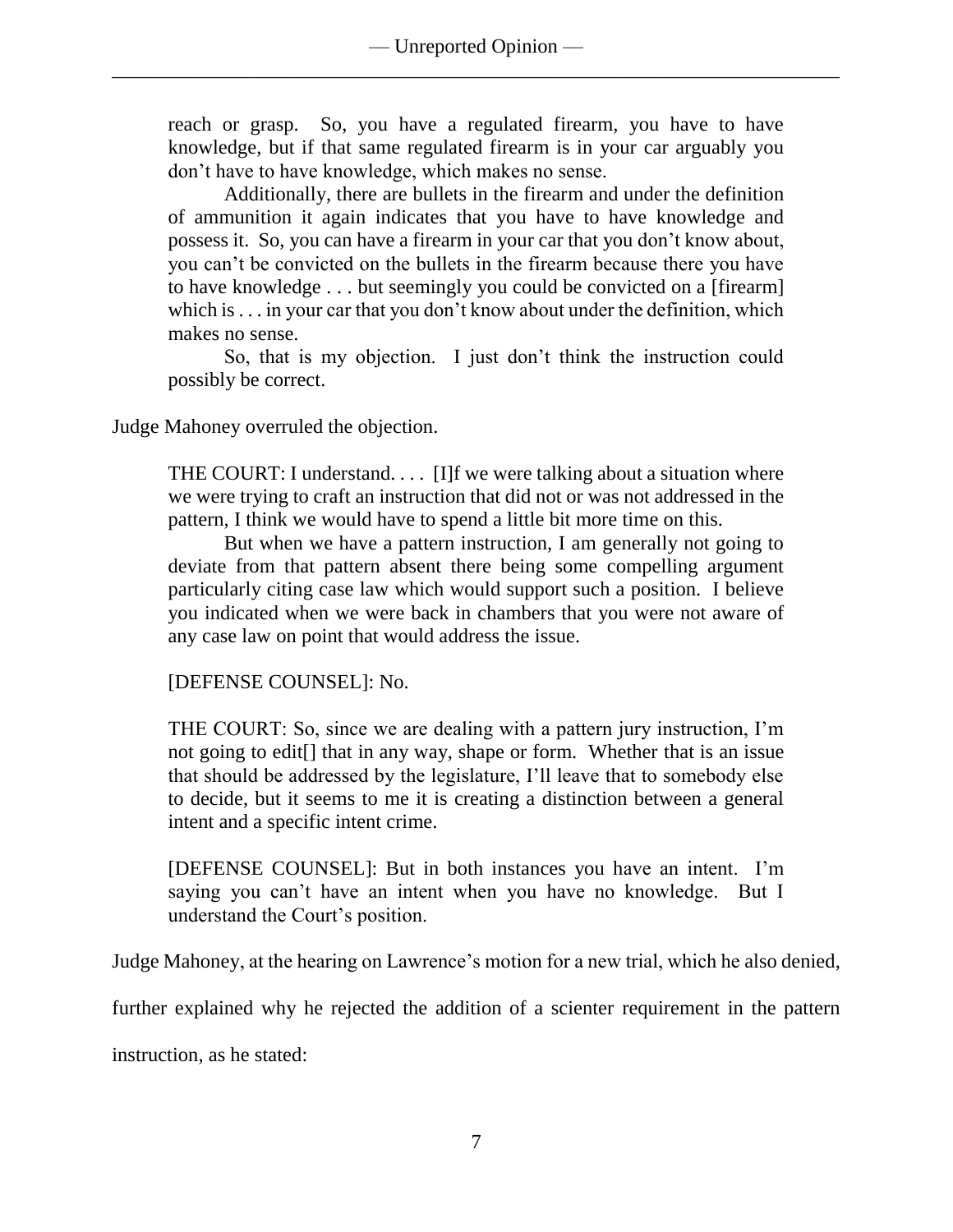All right. The Court did have some pause because of the very recent decision in *Williams versus State*[8] from the Court of Appeals that deals with the issue of where a pattern instruction was wrong. Of course, it is often hammered home to judges that you can't go wrong with using the pattern instructions. But, of course, as *Williams* indicates that is not always true because sometimes the pattern instructions are wrong.

But the difference between *Williams* and this case is that in *Williams*, as I read it, the pattern instruction did not properly set forth the elements that are established in the statute and in the present case the statute very clearly sets for two separate elements of the two types of offenses or actually there are five total options under Section 4-203.

The two that are applicable here are wear, carry or transport a handgun whether concealed or open on or about the person. The State's position, and the Court agrees, that that is the crime, the nature of the crime that the Defendant was charged with and which was instructed to the jury in which the jury found the Defendant guilty of.

The second option there is wear, carry or knowingly transport a handgun whether concealed or open in a vehicle, and that clearly contains the knowingly element in that count, but given that the indictment in this case is for wear, carry or transport a handgun, whether concealed or open, on or about the person, the Court concludes that the instruction that I gave which does not include the element of scienter is the proper instruction to give in this case.

Therefore, I will deny the defense's motion for new trial as to that count.

The jury acquitted Lawrence of possession of ammunition and possession of a regulated firearm by a disqualified person and convicted him of wearing, carrying, or transporting a handgun; possession of cocaine; driving under the influence of alcohol; and, driving while impaired by a controlled dangerous substance. Judge Mahoney, thereafter, sentenced Lawrence to a total of 5 years' imprisonment with all but 2 years suspended, which included 3 years' imprisonment on the handgun conviction.<sup>9</sup>

<sup>8</sup> *Williams v. State*, 462 Md. 335 (2019).

 $\overline{a}$ 

<sup>9</sup> Judge Mahoney gave Lawrence 355 days for time served, in addition to sentencing Lawrence to an additional eight years for violating the conditions of his probation.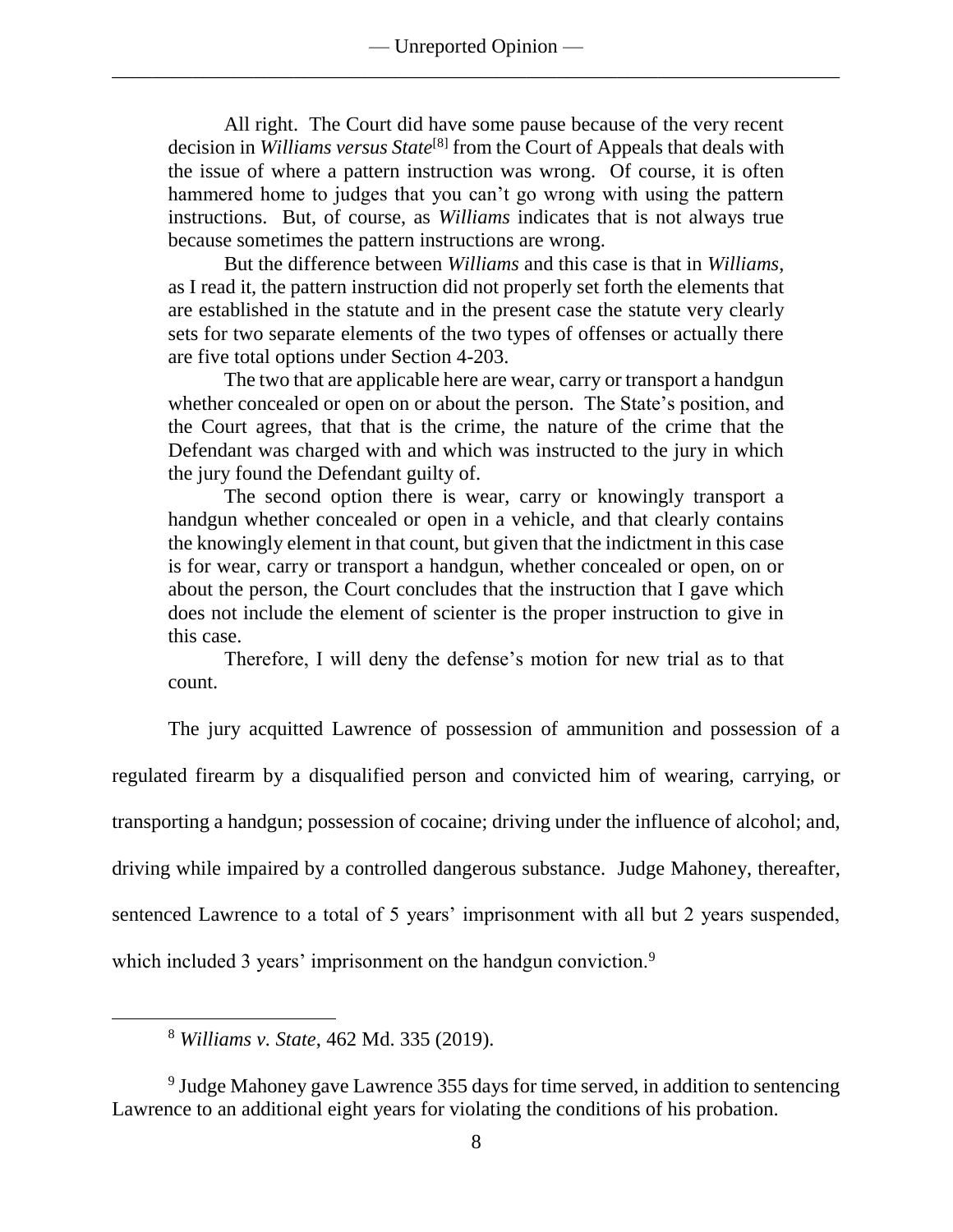— Unreported Opinion — \_\_\_\_\_\_\_\_\_\_\_\_\_\_\_\_\_\_\_\_\_\_\_\_\_\_\_\_\_\_\_\_\_\_\_\_\_\_\_\_\_\_\_\_\_\_\_\_\_\_\_\_\_\_\_\_\_\_\_\_\_\_\_\_\_\_\_\_\_\_\_\_

We review a "trial court's refusal or giving of a jury instruction under the abuse of discretion standard." *Stabb v. State*, 423 Md. 454, 465 (2011) (citing *Gunning v. State*, 347 Md. 332, 351 (1997)). In determining whether a trial court abused its discretion in denying a particular jury instruction, we consider "whether the requested instruction was a correct statement of the law," "whether it was applicable under the facts of the case," and "whether it was fairly covered in the instructions actually given." *Id.* (citing *Gunning*, 347 Md. at 348). Our role basically is to determine whether the jury instruction correctly identified the elements of the statutory crime.

The instant instruction did so because Section 4-203 of the Criminal Law Article specified that some charges required scienter but the one for which Lawrence was convicted did not. Lawrence, however, posits that we should require a knowing element to convict an individual for wearing, carrying, or transporting a handgun under Section 4-  $203(a)(1)(i)$  of the Criminal Law Article.

Absent a statutory exception, a person may not either "wear, carry, or transport a handgun, whether concealed or open, on or about the person[,]" Section 4-203(a)(1)(i), or, juxtaposed against Section 4-203(a)(1)(ii), which prohibits the "wear[ing], carry[ing], or knowingly transport[ing] a handgun, whether concealed or open, in a vehicle traveling on a road or parking lot generally used by the public, highway, waterway, or airway of the State[.]" Knowingly is not an element of the crime for which Lawrence was charged and convicted.

In requesting that we impute a scienter element into Section  $4-203(a)(1)(i)$ , Lawrence runs afoul of the Court of Appeals' decision in *Lee v. State*, 311 Md. 642 (1988).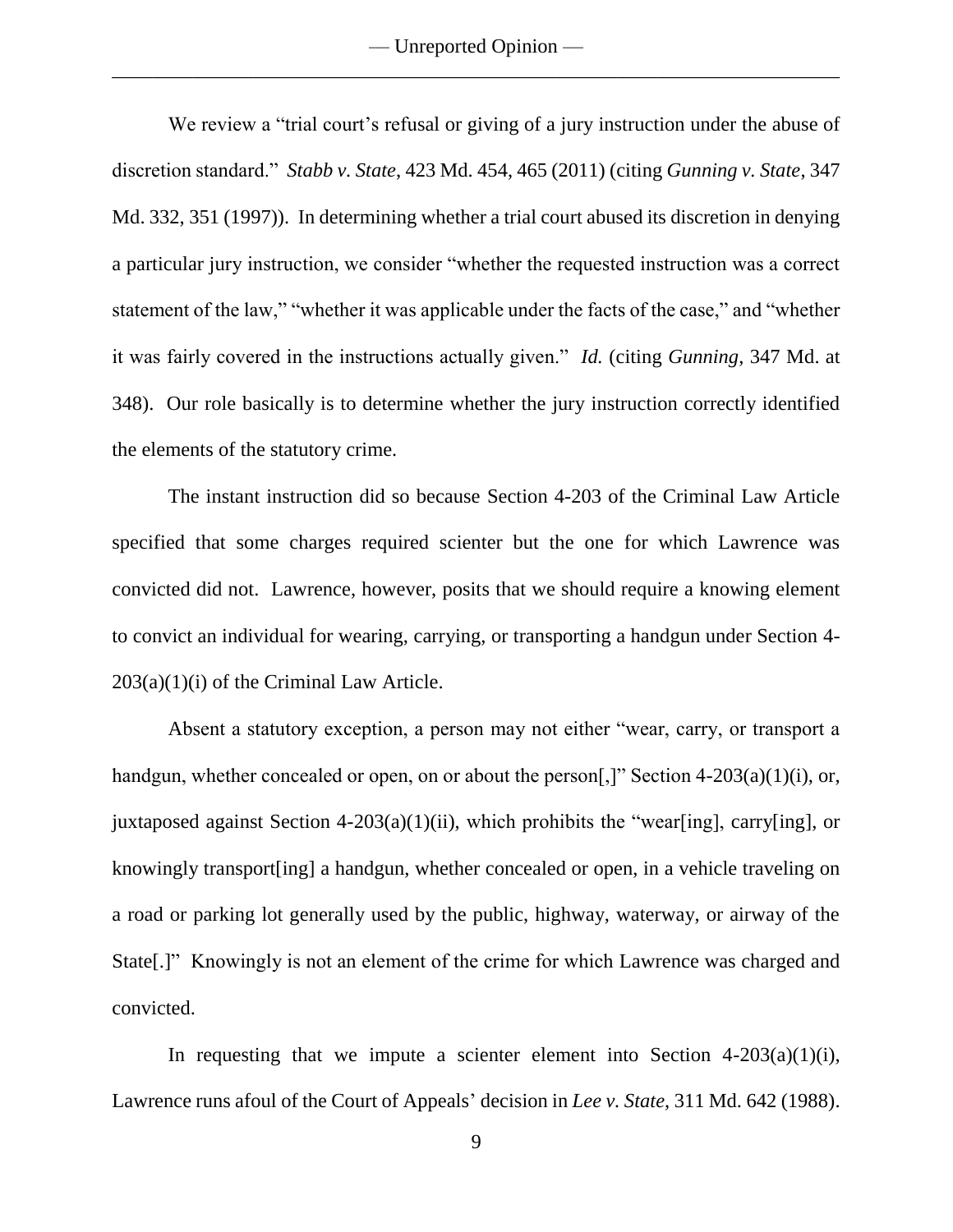In *Lee*, the Court held that the predecessor statute to Section 4-203(a) of the Criminal Law Article, Section 36B(b) of Article 27, Maryland Code (1957, 1982 Repl. Vol.), <sup>10</sup> "create[d] strict liability for the wearing or carrying of a handgun about one's person." *Id.* at 647. The Court defined "about one's person" to include situations in which "the accused was carrying the weapon or that it was in such proximity to him as would make it available for his immediate use." *Id.* at 674 n.1 (quoting *Corbin v. State*, 237 Md. 486, 491 (1965) (interpreting Maryland Code (1957, 1964 Cum. Supp.), Article 27, Section 36, the predecessor to the statute interpreted in *Lee*)). In concluding that wearing or carrying a handgun was a strict-liability crime, the Court emphasized that the Legislature purposely omitted a scienter requirement in the statute for which Lawrence was charged and convicted, but included it in the vehicular transportation section:

The plain language of § 36B(b) creates strict liability for the wearing or carrying of a handgun about one's person. The scienter requirement applies only to a vehicular transportation of a handgun and was inserted 'so that a person who shows that he was not aware that his vehicle was transporting a handgun will not incur penalties.' *Shell v. State*, 307 Md. 46, 49, 512 A.2d 358, 369 (1986). This interpretation is strengthened by the fact that the legislative bill by which § 36B(b) was proposed provided for strict liability without any knowledge requirement as to wearing, carrying and transporting. The 'knowledge' requirement for transporting was inserted by amendment. *See* Acts of 1972, ch. 13. The addition of a scienter requirement specifically

(1957, 1982 Repl. Vol.).

<sup>10</sup> Section 36B(b) of Article 27, Maryland Code provided:

Any person who shall wear, carry or transport any handgun, whether concealed or open, upon or about his person, and any person who shall wear, carry or knowingly transport any handgun whether concealed or open in any vehicle traveling upon the public roads . . . shall be guilty of a misdemeanor; and it shall be a rebuttable presumption that the person is knowingly transporting the handgun.